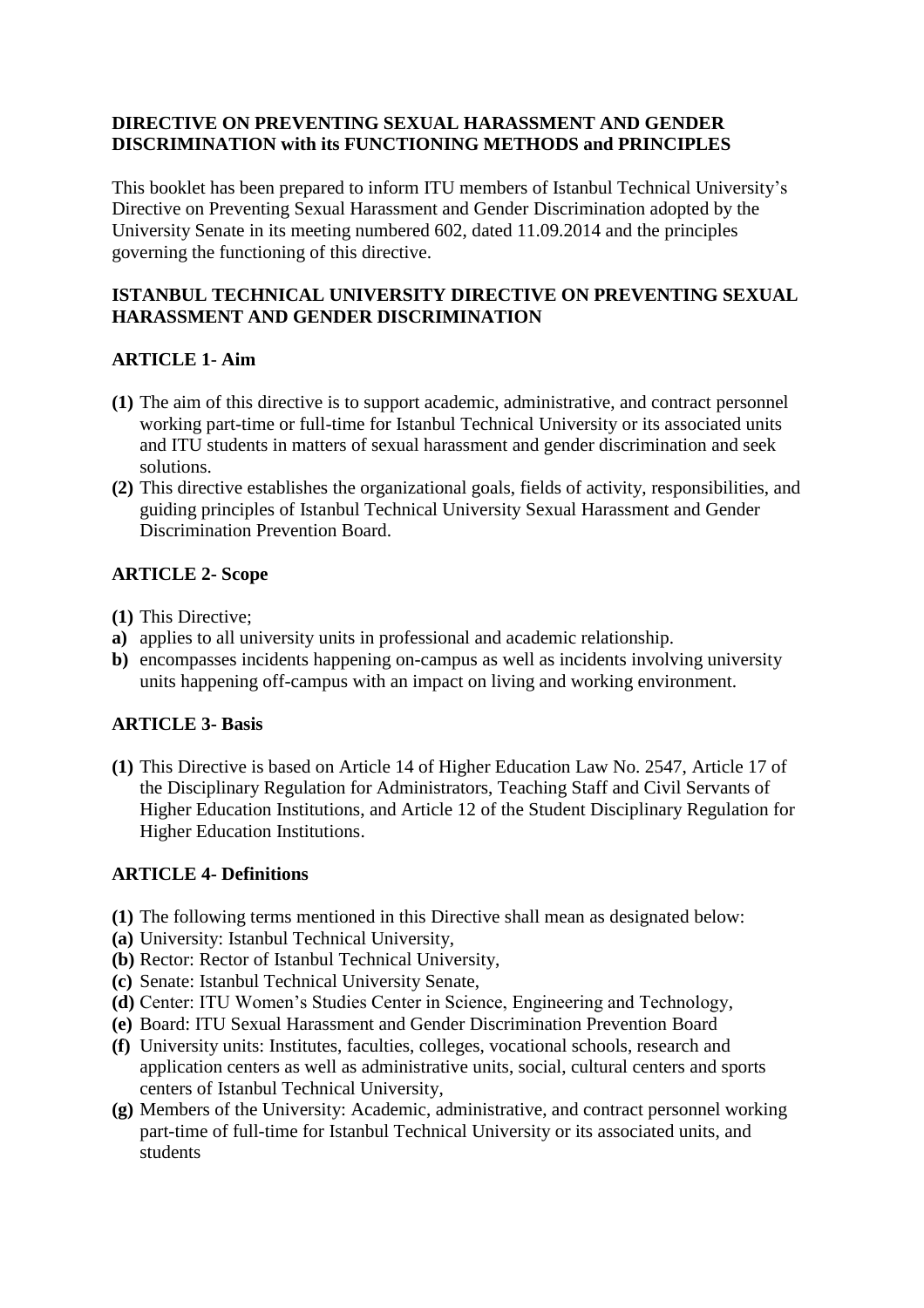**Sexual Harassment:** involves all speech, attitude or other conduct of a sexual nature that occur without any physical contact and the consent of the individual.

Based on the nature and the intensity of sexual conduct, sexual harassment is divided into three categories: simple harassment, persistent simple harassment, and aggravated harassment. The aforementioned types of sexual harassment include, but not limited to, any of the following:

- a. **Simple Harassment**: offensive acts of sexual nature with no threat, blackmail or insults involved, such as sexually provocative comments or compliments or making sexually explicit jokes, using sexual slur, asking about sexual preferences or history, displaying pornographic materials etc. Also, harassment on the basis of sexual orientation is considered a form of simple harassment.
- b. **Persistent Simple Harassment:** It is the repeated instances of simple harassment despite warnings.
- c. **Aggravated harassment:** Acts of sexual nature accompanied by offences like insult, threat or blackmail, or any conduct causing individual to engage in sexual activity with a third person without consent. For example, acts such as implying or explicitly stating that there will be academic or professional consequences if an individual does not accept the sexual advances and there will be improper personal benefits when they do so.

**Sexual Assault:** violating a person's right of bodily integrity with unconsented sexual conduct. Sexual assault can appear in two forms:

- a. physical invasion of sexual nature without sexual intercourse. Among the examples of such assaults are hugging, touching and grabbing.
- b. physical invasion of sexual nature by insertion of genitals or an object into the body of another individual.

**Sexual Abuse:** Acts of sexual harassment or assault directed against those under the age of 18.

**Harassment on the basis of sexual orientation**: any act discriminating against a person or violating their human rights on the basis of their sexual orientation.

**Discrimination:** It can manifest itself in direct and indirect forms of discrimination.

- **a. Direct discrimination:** when one person is treated less favorably than another is, has been, or would be treated in a comparable situation on the basis of the larger group they are a part of. An example of this would be a member of the female gender group being treated less favorably than a member of the male gender.
- **b. Indirect discrimination:** refers to a situation where an apparently neutral provision, criterion or practice would put persons from a particular group at disadvantage compared with other persons unless that provision, criterion or practice is objectively justified by a legitimate aim and the means of achieving that aim are appropriate and necessary.

**Retaliation:** Making disparaging remarks about a person or complicating a person's work or education life in an implicit or explicit fashion for purposes of revenge because the person has turned down an act or proposal of sexual or romantic nature, or because the person believes that she/he has been sexually harassed or assaulted and wants to proceed or has already proceeded with complaint processes.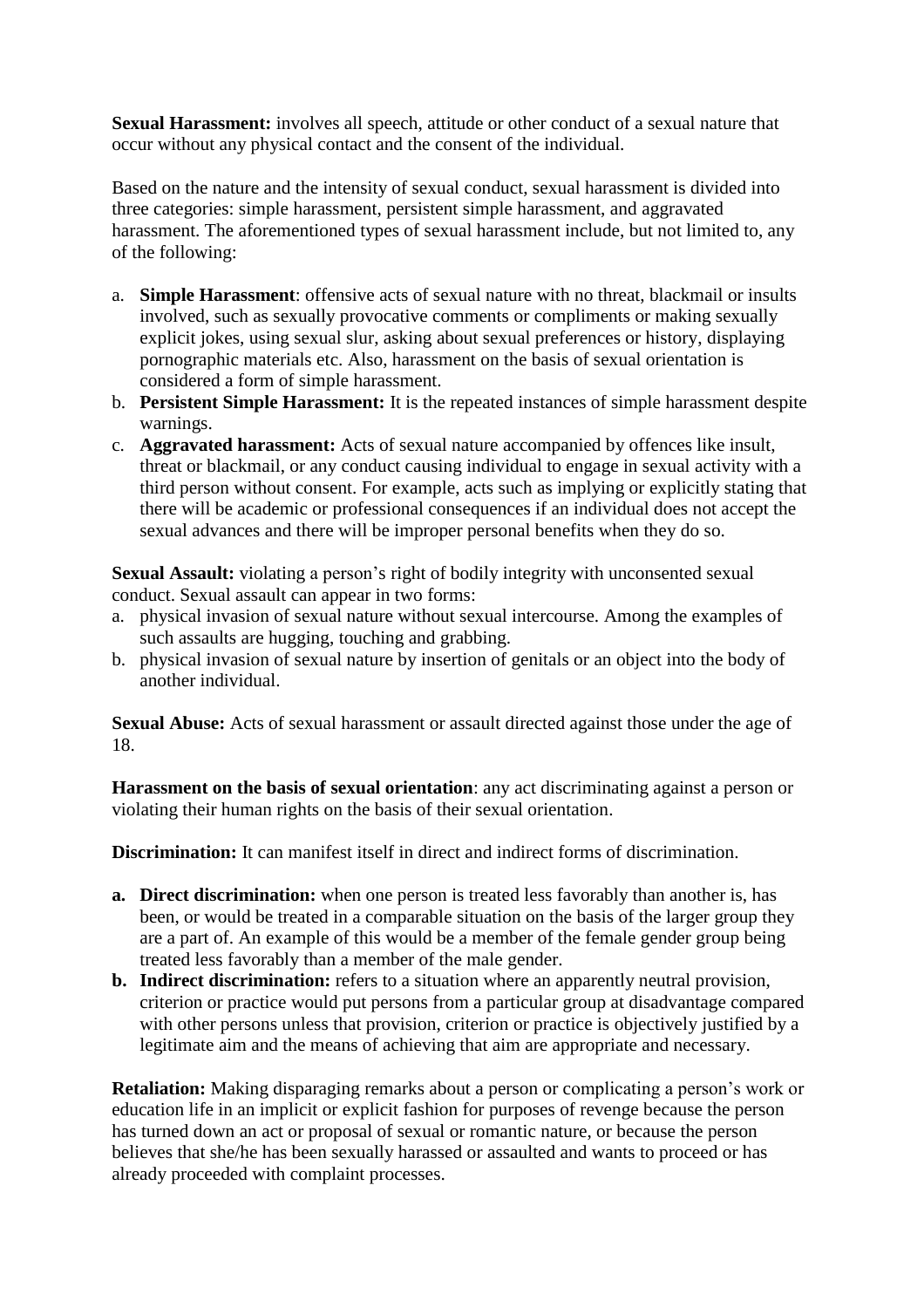#### **ARTICLE 5- Organizational Structure and Responsibilities of the Sexual Harassment and Gender Discrimination Prevention Board**

Sexual Harassment and Gender Discrimination Prevention Board is formed by the appointment by the Rectorate.

- **a)** The Board is composed of five members, one of whom is (1) The Coordinator. The other members of the Board, of whom two (2) are from ITU Women's Studies Center in Science, Engineering and Technology, are appointed by the Rector upon the recommendation of the Center.
- **b)** At least two of the permanent Board members are selected from academic staff specializing in gender studies, well-informed of and sensitive to issues related to gender equality, or actively engaged in such issues. One (1) administrative personnel is assigned by the Rectorate upon recommendation of the Board. The male members of the Board cannot outnumber the female members.
- **c)** The Board members are assigned for a period of three (3) years. Two (2) of the members whose terms in office expire remain in position in the subsequent period to guarantee the protection of the accumulated knowledge and to ensure sustainability. The Board will consult with Istanbul Technical University Psychological Counseling Unit and Legal Office, if necessary.
- **d)** In the event that the complainant makes a formal request or the Board considers necessary, one representative from the Union, the Student Council or student clubs actively engaged in gender issues will be temporarily assigned by the Board for the particular case.
- **e)** The board registers a complaint and writes an evaluation report in accordance with relevant articles of the Disciplinary Regulation for Administrators, Teaching Staff and Civil Servants of Higher Education Institutions and Student Disciplinary Regulation for Higher Education Institutions and the case is referred to relevant units for a disciplinary investigation to be initiated, if necessary.
- **f)** In order to take necessary urgent administrative measures, The Board cooperates with all competent administrative authorities of the University.
- **g)** The Board organizes training and awareness raising activities against sexual harassment and assault and makes publications.
- **h)** The Board is not assigned to determine the validity of sexual harassment and assault allegations; authorities will be informed accordingly if the Board considers appropriate.

### **ARTICLE 6- Filing an application**

In accordance with this directive, individuals who believe that they are subject to/witness to gender-based discrimination or sexual harassment can appeal to the following authorities in person or by mail:

- **a)** Women's Studies Center in Science, Engineering and Technology,
- **b)** Sexual Harassment and Gender Discrimination Prevention Board,

In the event that an application is filed to other units than the ones mentioned above, these units are obliged to refer the application to the Board.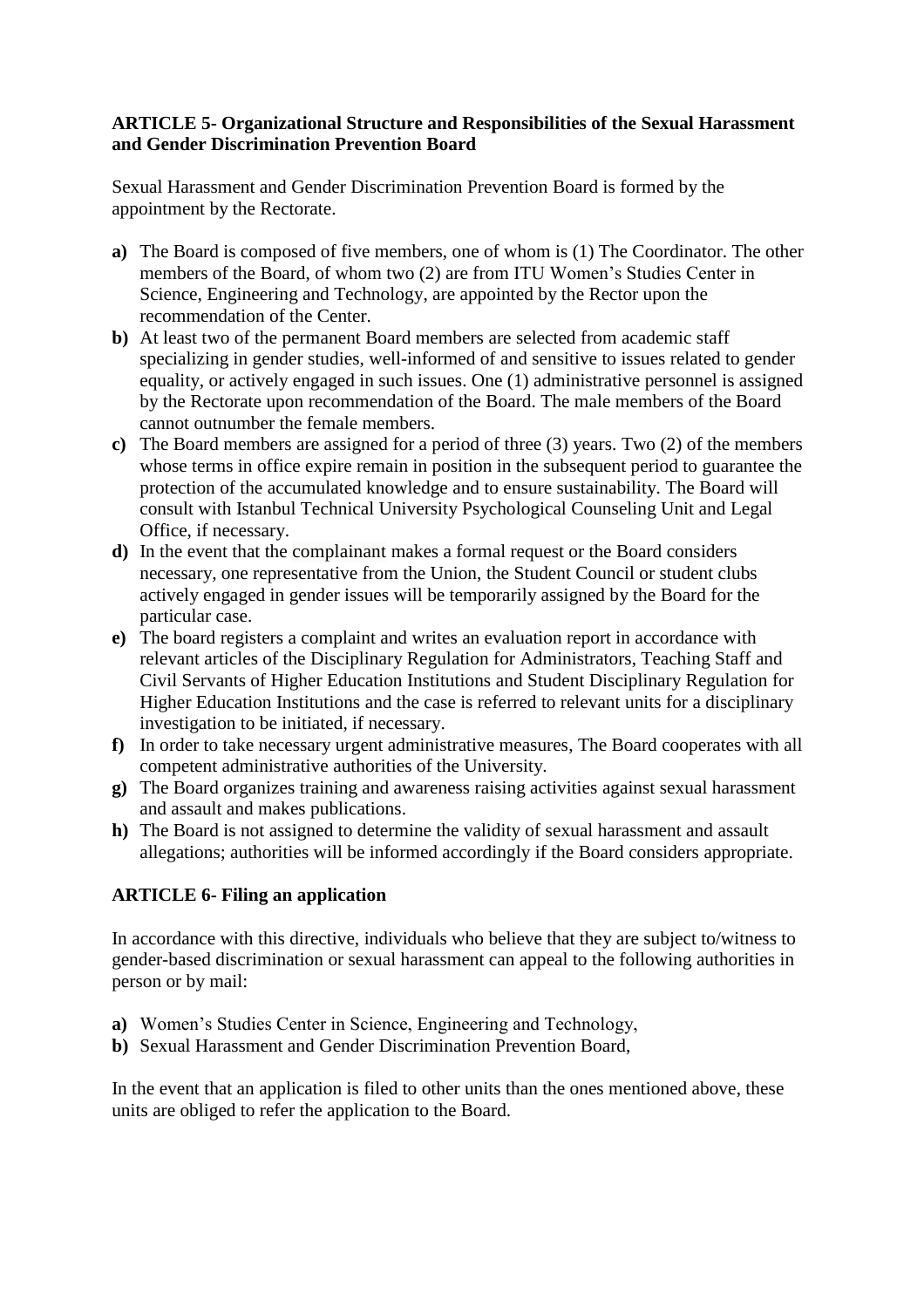## **ARTICLE 7- Principles Governing the Evaluation Process**

**a)** In the evaluation process of allegations, from preliminary assessment to the completion of investigation, the Board is obliged to ensure that the incident, the identity of the reporting person and the identity of the accused person are kept confidential. The authorities informed about the incident shall act in accordance with this principle as well. In the event of the violation of this principle, the Ethics Board shall issue those involved with a warning.

**b)** All applications are evaluated with speed and diligence. All applications shall be processed without an exception.

**c)** In order for administrative measures to be taken against potential acts of retaliation towards the reporting person, authorities shall be informed accordingly.

### **ARTICLE 8- Entry into Force**

This Directive with its annexed principles governing the disciplinary investigation process of sexual harassment, sexual assault and sexual abuse enters into force on the date it is approved by the Senate.

#### **ARTICLE 9- Enforcement**

The provisions of this Directive with the annexed principles governing the disciplinary investigation process of sexual harassment, sexual assault and sexual abuse are enforced by the Rector of Istanbul Technical University.

#### **PRINCIPLES GOVERNING the DISCIPLINARY INVESTIGATION of SEXUAL HARASSMENT, SEXUAL ASSAULT, and SEXUAL ABUSE**

### **ARTICLE 1- Aim, Scope and Basis**

These principles, in accordance with Article 12 of the Disciplinary Regulation for Administrators, Teaching Staff and Civil Servants of Higher Education Institutions, determine "acts of sexual harassment, sexual assault and sexual abuse" as similar in terms of nature and degree of severity to acts of misconduct regarded as cause for disciplinary action in the aforementioned Regulation and establish principles governing such disciplinary investigations.

This text is designed to guide the members of the Inquiry Committee by establishing the legal basis and ensuring that an objective and consistent process will be followed in the disciplinary proceedings initiated on the grounds of sexual harassment at Istanbul Technical University.

Authorities in charge of the investigation reserve the right to make decisions based on the characteristics of the particular incident and the nature and the degree of severity of the sexual conduct in accordance with the Disciplinary Regulation for Administrators, Teaching Staff and Civil Servants of Higher Education Institutions.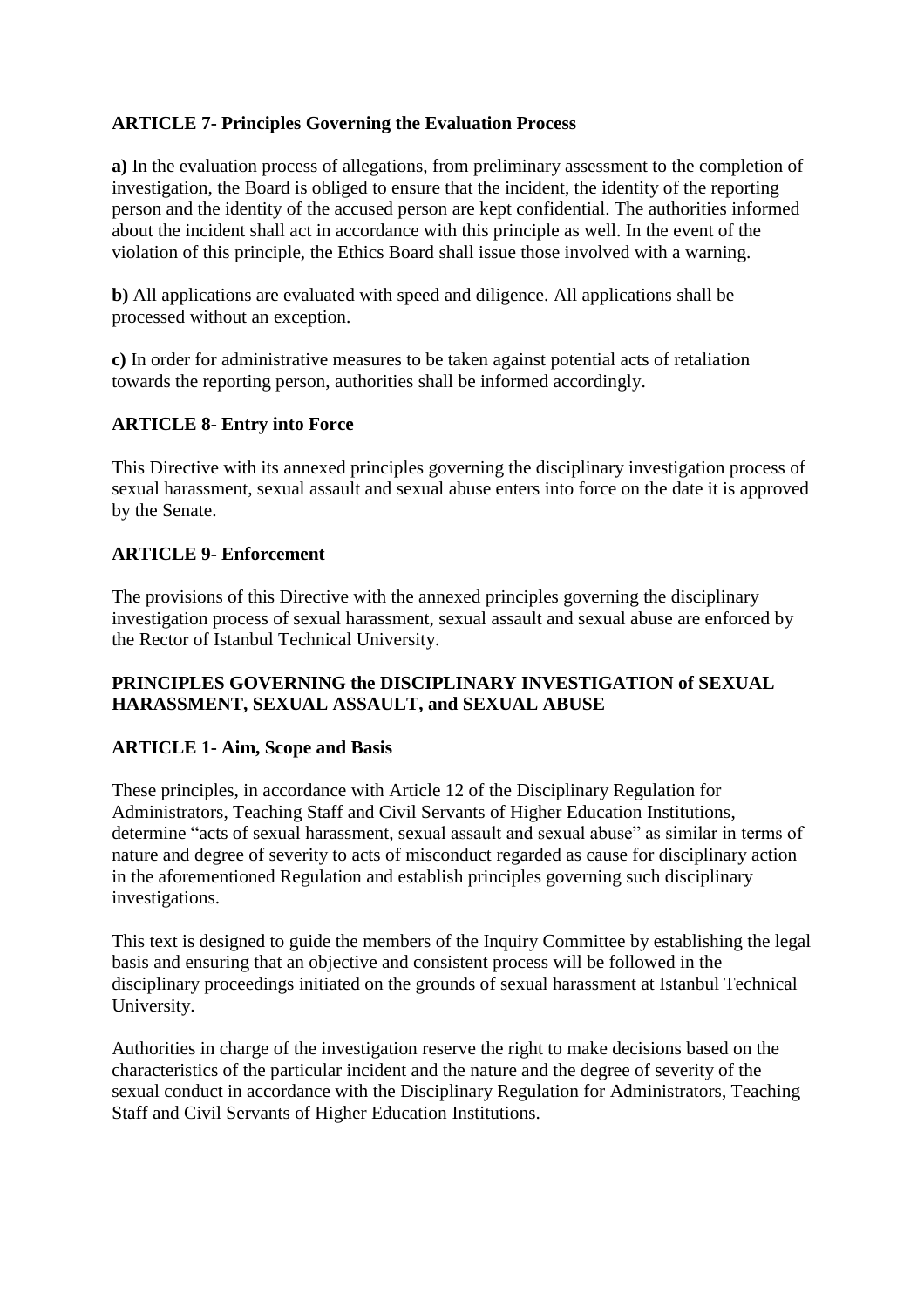In the event that students are involved in acts of sexual harassment and assault, authorities will act in accordance with Student Disciplinary Regulation for Higher Education Institutions.

## **ARTICLE 2- Definitions**

**Sexual Harassment:** involves all speech, attitude or other conduct of a sexual nature that occur without any physical contact and the consent of the individual.

Based on the nature and the intensity of sexual conduct, sexual harassment is divided into three categories: simple harassment, persistent simple harassment, and aggravated harassment. The aforementioned types of sexual harassment include, but not limited to, any of the following:

- **a. Simple Harassment**: offensive acts of sexual nature with no threat, blackmail or insults involved such as sexually provocative comments or compliments or making sexually explicit jokes, using sexual slur, asking about sexual preferences or history, displaying pornographic materials etc. Also, harassment on the basis of sexual orientation is considered a form of simple harassment.
- **b. Persistent Simple Harassment:** It is the repeated instances of simple harassment despite warnings.
- **c. Aggravated Harassment:** Acts of sexual nature accompanied by offences like insult, threat or blackmail or any conduct causing individual to engage in sexual activity with a third person without consent. For example, implying or explicitly stating that there will be academic or professional consequences if an individual does not accept the sexual advances and there will be improper personal benefits when they do so.

**Sexual Assault:** violating a person's right of bodily integrity with unconsented sexual conduct. Sexual assault can appear in two forms:

- **a.** physical invasion of sexual nature without sexual intercourse. Among the examples of such assaults are hugging, touching and grabbing.
- **b.** physical invasion of sexual nature by insertion of an object or genitals into the body of another individual.

**Sexual Abuse:** Acts of sexual harassment or assault directed against those under the age of 18.

**Harassment on the basis of sexual orientation**: any act discriminating against a person or violating their human rights on the basis of their sexual orientation.

# **ARTICLE 3- Disciplinary Offences and Sanctions**

In accordance with these principles, the following sanctions will be imposed:

- a) Reprimand in the event of simple harassment,
- b) Pay cuts in the event of consistent simple harassment,
- c) Temporary suspension of career advancement in the event of aggravated sexual harassment
- d) Public official dismissal in the event of sexual assault or abuse